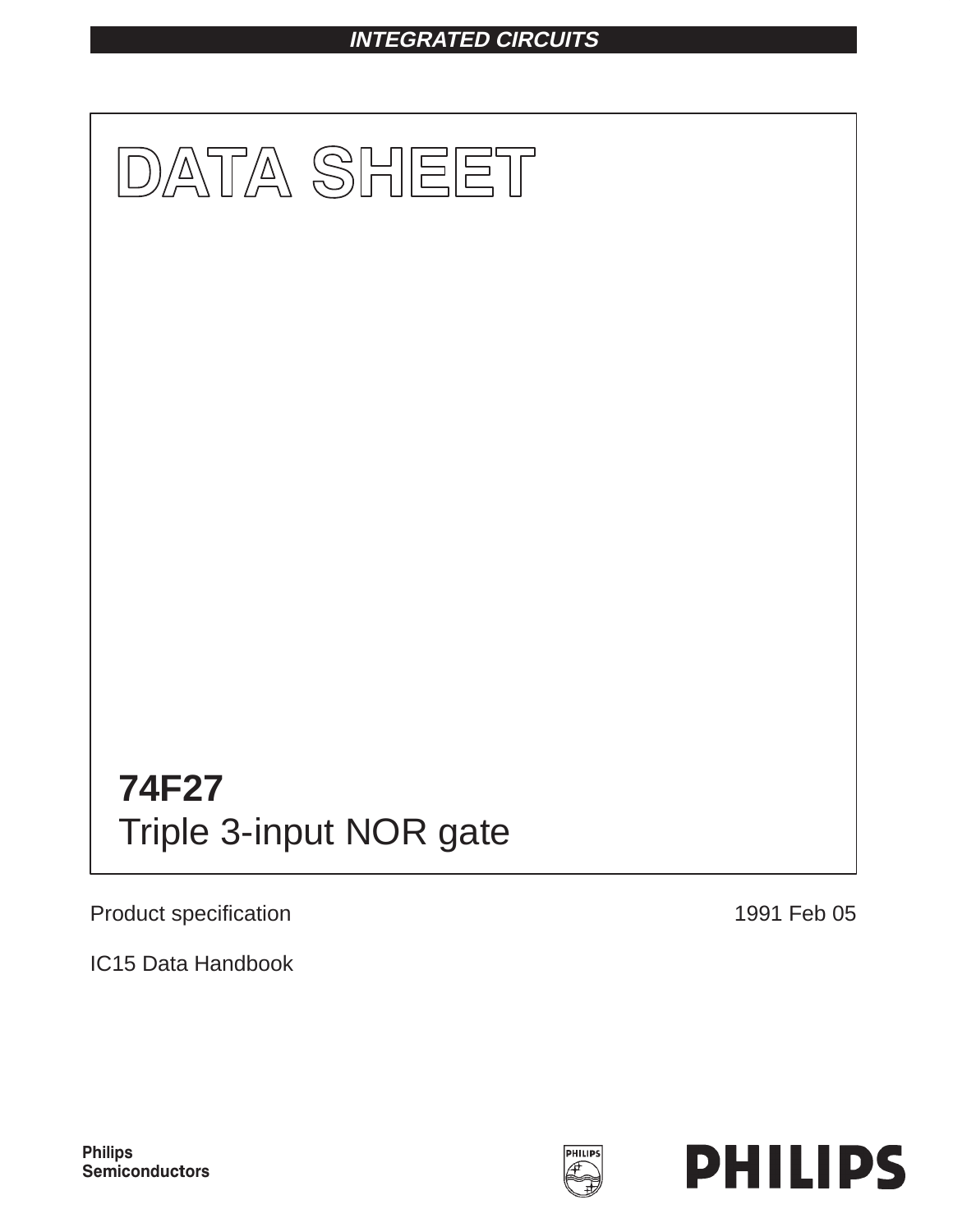### **FEATURE**

• Industrial temperature range available (–40°C to +85°C)

| <b>TYPE</b>       | <b>TYPICAL</b><br><b>PROPAGATION</b><br><b>DEI AY</b> | <b>TYPICAL</b><br><b>SUPPLY CURRENT</b><br>(TOTAL) |
|-------------------|-------------------------------------------------------|----------------------------------------------------|
| 74F <sub>27</sub> | 3.0 <sub>ns</sub>                                     | 6.5mA                                              |

#### **PIN CONFIGURATION**



#### **ORDERING INFORMATION**

|                    | <b>ORDER CODE</b>                                                                     |                                                                                              |                      |
|--------------------|---------------------------------------------------------------------------------------|----------------------------------------------------------------------------------------------|----------------------|
| <b>DESCRIPTION</b> | <b>COMMERCIAL RANGE</b><br>$V_{\text{CC}}$ = 5V ±10%, T <sub>amb</sub> = 0°C to +70°C | <b>INDUSTRIAL RANGE</b><br>$V_{\text{CC}}$ = 5V $\pm$ 10%, T <sub>amb</sub> = –40°C to +85°C | <b>PKG DWG #</b>     |
| 14-pin plastic DIP | N74F27N                                                                               | <b>I74F27N</b>                                                                               | SOT27-1              |
| 14-pin plastic SO  | N74F27D                                                                               | 174F27D                                                                                      | SOT <sub>108-1</sub> |

#### **INPUT AND OUTPUT LOADING AND FAN OUT TABLE**

| <b>PINS</b>   | <b>DESCRIPTION</b> | 74F (U.L.)<br><b>HIGH/LOW</b> | <b>LOAD VALUE</b><br><b>HIGH/LOW</b> |
|---------------|--------------------|-------------------------------|--------------------------------------|
| Dna, Dnb, Dnc | Data inputs        | 1.0/1.0                       | 20uA/0.6mA                           |
| Qn            | Data output        | 50/33                         | 1.0mA/20mA                           |

**NOTE:** One (1.0) FAST unit load is defined as: 20µA in the high state and 0.6mA in the low state.

#### **LOGIC DIAGRAM**



#### **FUNCTION TABLE**

|     | <b>OUTPUT</b> |            |    |
|-----|---------------|------------|----|
| Dna | Dnb           | <b>Dnc</b> | Qn |
|     |               |            |    |
|     |               |            |    |
|     |               |            |    |
|     |               |            |    |

**NOTES:**

 $H = High voltage level$ 

 $L = Low voltage level$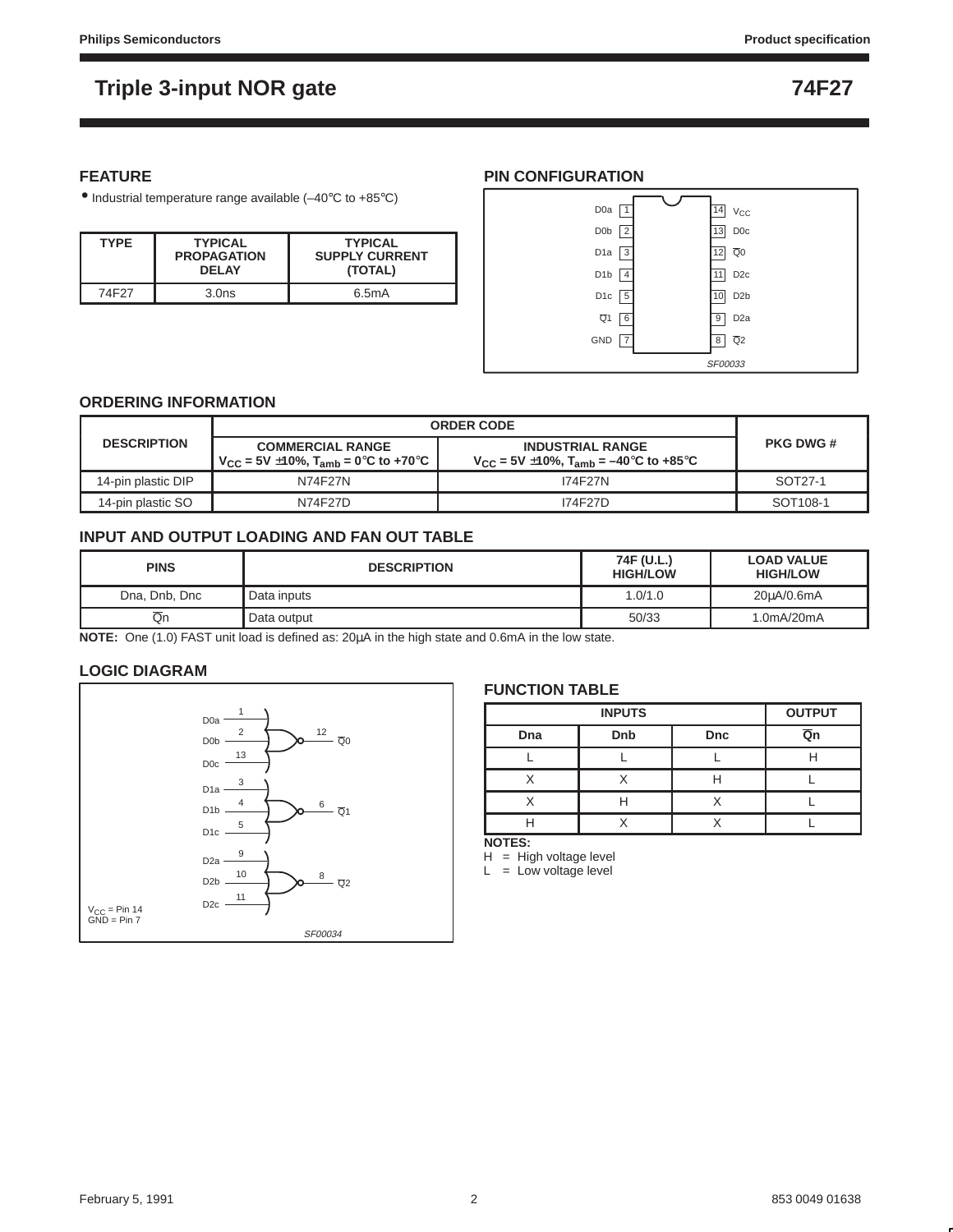#### **LOGIC SYMBOL**





#### **ABSOLUTE MAXIMUM RATINGS**

(Operation beyond the limit set forth in this table may impair the useful life of the device. Unless otherwise noted these limits are over the operating free air temperature range.)

| <b>SYMBOL</b>    | <b>PARAMETER</b>                               |                    |                  |    |  |  |  |  |
|------------------|------------------------------------------------|--------------------|------------------|----|--|--|--|--|
| $V_{CC}$         | Supply voltage                                 |                    | $-0.5$ to $+7.0$ |    |  |  |  |  |
| $V_{IN}$         | Input voltage                                  |                    | $-0.5$ to $+7.0$ |    |  |  |  |  |
| $I_{IN}$         | Input current                                  | $-30$ to $+5$      | mA               |    |  |  |  |  |
| <b>VOUT</b>      | Voltage applied to output in high output state | $-0.5$ to $V_{CC}$ |                  |    |  |  |  |  |
| $I_{OUT}$        | Current applied to output in low output state  |                    | 40               | mA |  |  |  |  |
|                  |                                                | Commercial range   | 0 to $+70$       | °C |  |  |  |  |
| l <sub>amb</sub> | Operating free air temperature range           | $-40$ to $+85$     | $^{\circ}C$      |    |  |  |  |  |
| $T_{\text{stg}}$ | Storage temperature range                      | $-65$ to $+150$    | °C               |    |  |  |  |  |

#### **RECOMMENDED OPERATING CONDITIONS**

| <b>SYMBOL</b>   | <b>PARAMETER</b>                     |                  | <b>UNIT</b> |            |            |             |
|-----------------|--------------------------------------|------------------|-------------|------------|------------|-------------|
|                 |                                      |                  | <b>MIN</b>  | <b>NOM</b> | <b>MAX</b> |             |
| $V_{\rm CC}$    | Supply voltage                       |                  | 4.5         | 5.0        | 5.5        |             |
| V <sub>IH</sub> | High-level input voltage             | 2.0              |             |            |            |             |
| $V_{IL}$        | Low-level input voltage              |                  |             | 0.8        |            |             |
| $I_{lk}$        | Input clamp current                  |                  |             |            | $-18$      | mA          |
| $I_{OH}$        | High-level output current            |                  |             |            | $-1$       | mA          |
| $I_{OL}$        | Low-level output current             |                  |             | 20         | mA         |             |
| $I_{amb}$       | Operating free air temperature range | Commercial range | $\Omega$    |            | $+70$      | $^{\circ}C$ |
|                 |                                      | Industrial range | $-40$       |            | $+85$      | $^{\circ}C$ |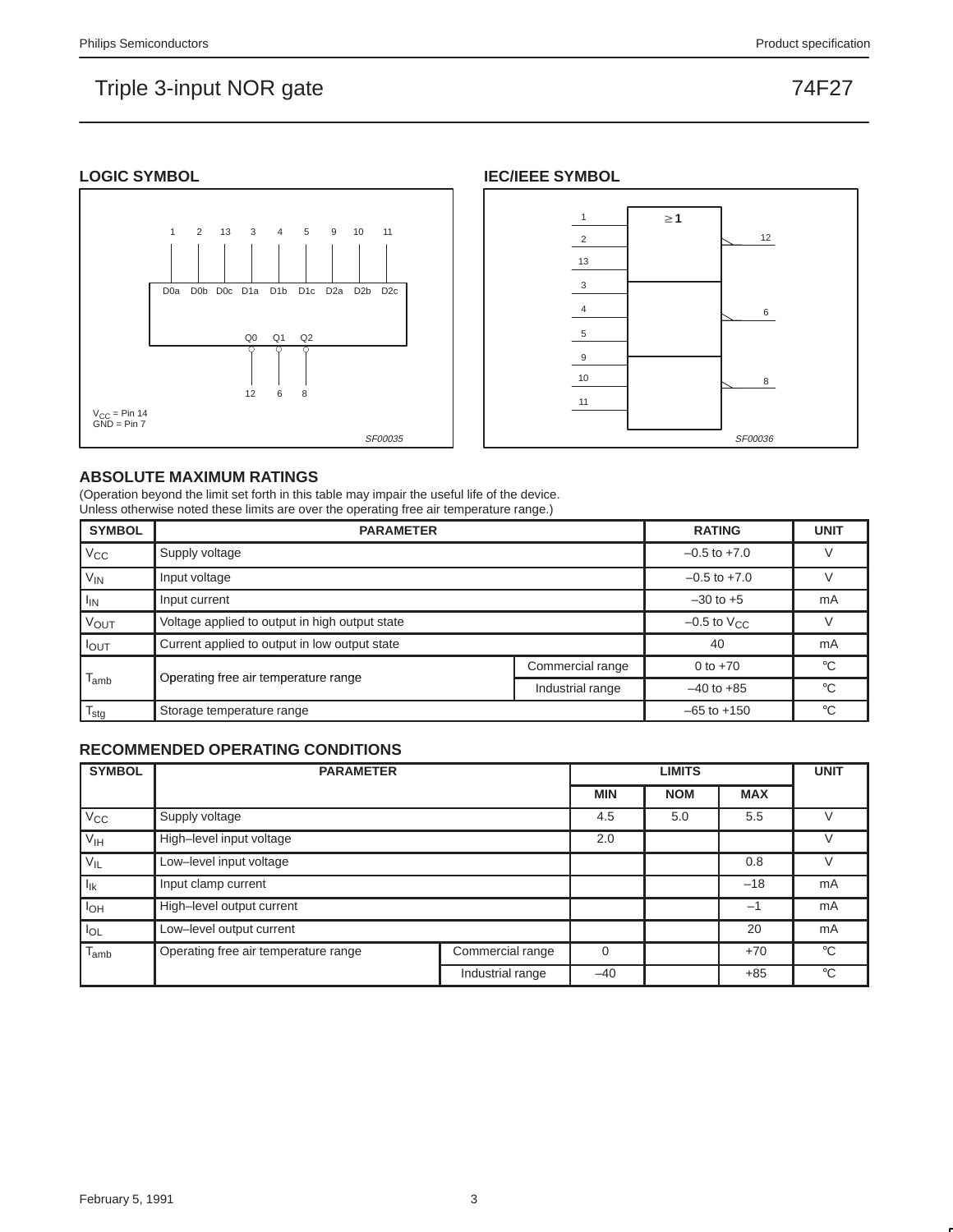#### **DC ELECTRICAL CHARACTERISTICS**

(Over recommended operating free-air temperature range unless otherwise noted.)

| <b>SYMBOL</b>         | <b>PARAMETER</b>                          |             | <b>TEST CONDITIONS<sup>1</sup></b>                |                 |            | <b>LIMITS</b>    |            | <b>UNIT</b> |
|-----------------------|-------------------------------------------|-------------|---------------------------------------------------|-----------------|------------|------------------|------------|-------------|
|                       |                                           |             |                                                   |                 | <b>MIN</b> | TYP <sup>2</sup> | <b>MAX</b> |             |
| VOH                   | High-level output voltage                 |             | $V_{CC}$ = MIN, $V_{IL}$ = MAX                    | $±10\%V_{C}c$   | 2.5        |                  |            | $\vee$      |
|                       |                                           |             | $V_{IH}$ = MIN, $I_{OH}$ = MAX                    | $±5\%V_{CC}$    | 2.7        | 3.4              |            | V           |
| <b>V<sub>OL</sub></b> | Low-level output voltage                  |             | $V_{CC}$ = MIN, $V_{IL}$ = MAX                    | $±10\%V_{CC}$   |            | 0.30             | 0.50       | $\vee$      |
|                       |                                           |             | $V_{IH}$ = MIN, $I_{OI}$ = MAX                    | $±5\%V_{C}$     |            | 0.30             | 0.50       | $\vee$      |
| V <sub>IK</sub>       | Input clamp voltage                       |             | $V_{CC} = MIN, I_1 = I_{IK}$                      |                 | $-0.73$    | $-1.2$           | V          |             |
|                       | Input current at maximum input voltage    |             | $V_{CC}$ = MAX, $V_1$ = 7.0V                      |                 |            | 100              | μA         |             |
| ЧH                    | High-level input current                  |             | $V_{CC}$ = MAX, $V_1$ = 2.7V                      |                 |            | 20               | μA         |             |
| ЧL.                   | Low-level input current                   |             | $V_{\text{CC}} = \text{MAX}, V_{\text{I}} = 0.5V$ |                 |            |                  | $-0.6$     | mA          |
| los                   | Short-circuit output current <sup>3</sup> |             | $V_{\text{CC}} = \text{MAX}$                      |                 | $-60$      |                  | $-150$     | mA          |
| $_{\rm{lcc}}$         | Supply current (total)<br>ICCH            |             | $V_{CC}$ = MAX                                    | $V_{IN} = GND$  |            | 4.0              | 5.5        | mA          |
|                       |                                           | <b>ICCL</b> | $V_{CC} = MAX$                                    | $V_{IN} = 4.5V$ |            | 8.5              | 12.0       | mA          |

**NOTES:**

1 For conditions shown as MIN or MAX, use the appropriate value specified under recommended operating conditions for the applicable type.

2 All typical values are at  $V_{CC} = 5V$ ,  $T_{amb} = 25^{\circ}C$ .<br>3 Not more than one output should be shorted at a Not more than one output should be shorted at a time. For testing  $I_{OS}$ , the use of high-speed test apparatus and/or sample-and-hold techniques are preferable in order to minimize internal heating and more accurately reflect operational values. Otherwise, prolonged shorting of a high output may raise the chip temperature well above normal and thereby cause invalid readings in other parameter tests. In any sequence of parameter tests,  $I_{OS}$  tests should be performed last.

#### **AC ELECTRICAL CHARACTERISTICS**

|                                      |                                          |                                 |                                                                            |            |                                                                                         | <b>LIMITS</b> |                                                                                                                     |            |             |    |
|--------------------------------------|------------------------------------------|---------------------------------|----------------------------------------------------------------------------|------------|-----------------------------------------------------------------------------------------|---------------|---------------------------------------------------------------------------------------------------------------------|------------|-------------|----|
| <b>SYMBOL</b>                        | <b>PARAMETER</b>                         | <b>TEST</b><br><b>CONDITION</b> | $V_{\rm CC} = +5.0V$<br>$T_{amb}$ = +25°C<br>$C_1 = 50pF, R_1 = 500\Omega$ |            | $V_{CC}$ = +5.0V $\pm$ 10%<br>$T_{amb}$ = 0°C to +70°C<br>$C_1 = 50pF, R_1 = 500\Omega$ |               | $V_{\text{CC}}$ = +5.0V $\pm$ 10%<br>$T_{amb} = -40^{\circ}$ C to +85 $^{\circ}$ C<br>$C_1 = 50pF, R_1 = 500\Omega$ |            | <b>UNIT</b> |    |
|                                      |                                          |                                 | <b>MIN</b>                                                                 | <b>TYP</b> | <b>MAX</b>                                                                              | <b>MIN</b>    | <b>MAX</b>                                                                                                          | <b>MIN</b> | <b>MAX</b>  |    |
| <sup>t</sup> PLH<br>t <sub>PHL</sub> | Propagation delay<br>Dna, Dnb, Dnc to Qn | Waveform 1                      | 2.0<br>1.0                                                                 | 3.5<br>2.5 | 5.0<br>4.5                                                                              | 1.5<br>1.0    | 5.5<br>4.5                                                                                                          | 1.0<br>1.0 | 7.0<br>5.5  | ns |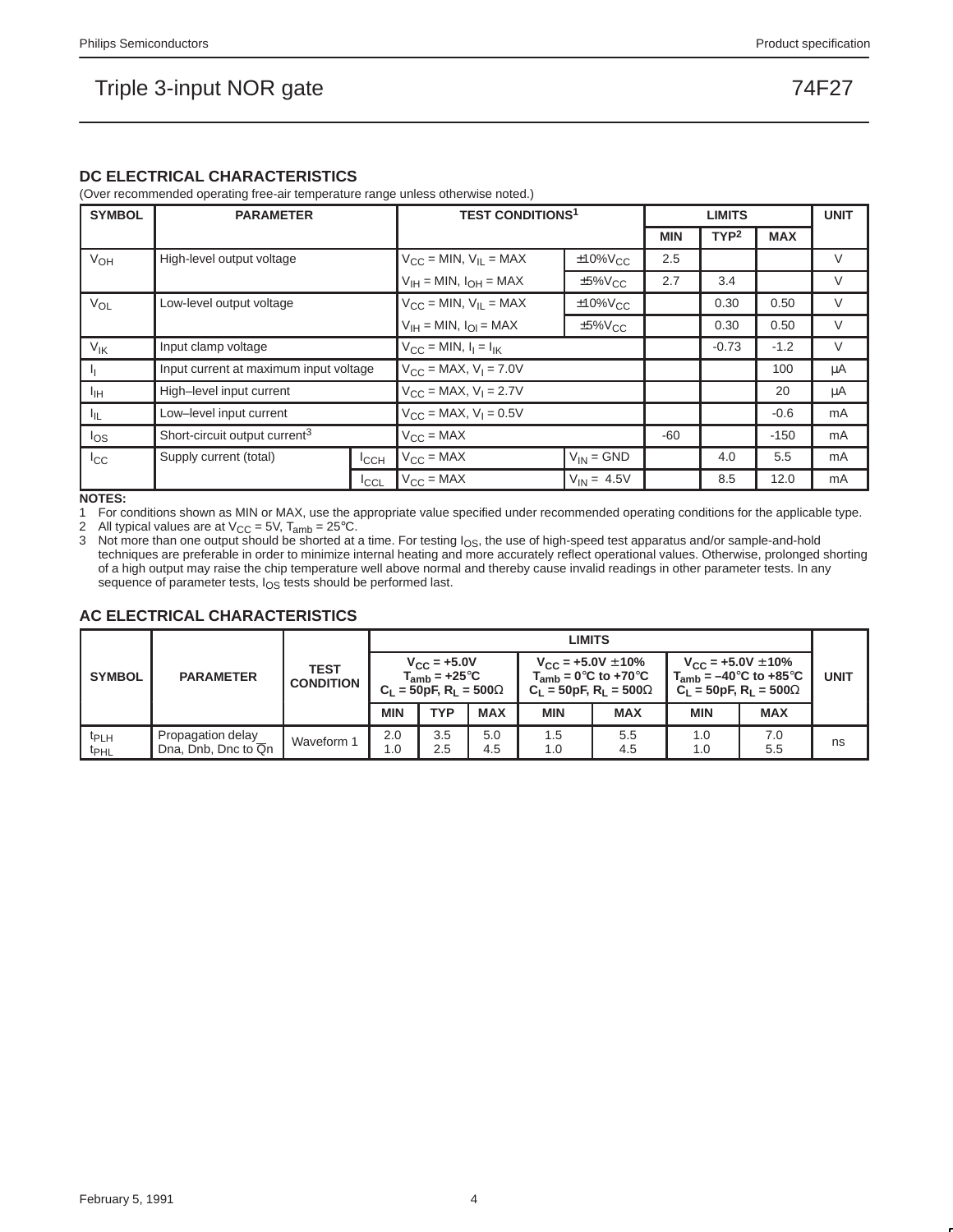#### **AC WAVEFORMS**





#### **NOTE:**

For all waveforms,  $V_M = 1.5V$ .

#### **TEST CIRCUIT AND WAVEFORMS**



SF00006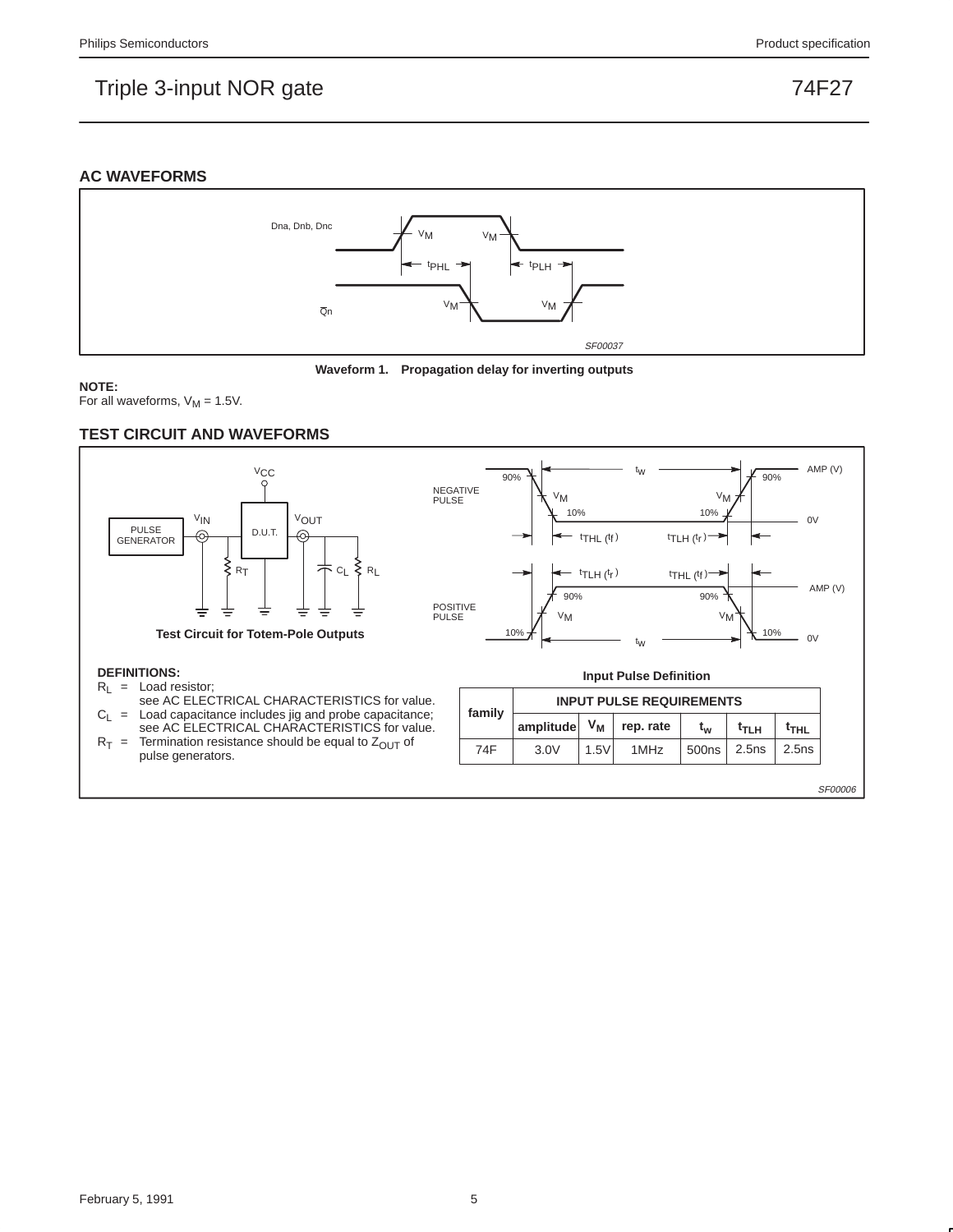



| <b>UNIT</b> | А<br>max. | А٠<br>min. | A <sub>2</sub><br>max. |                | b.             | с              | $\mathbf{A}$<br>D <sup>U</sup> | E <sup>(1)</sup> | е    | е,   | -            | $M_{E}$      | $M_H$        | w     | z <sup>(1)</sup><br>max. |
|-------------|-----------|------------|------------------------|----------------|----------------|----------------|--------------------------------|------------------|------|------|--------------|--------------|--------------|-------|--------------------------|
| mm          | 4.2       | 0.51       | 3.2                    | 1.73<br>1.13   | 0.53<br>0.38   | 0.36<br>0.23   | 19.50<br>18.55                 | 6.48<br>6.20     | 2.54 | 7.62 | 3.60<br>3.05 | 8.25<br>7.80 | 10.0<br>8.3  | 0.254 | 2.2                      |
| inches      | 0.17      | 0.020      | 0.13                   | 0.068<br>0.044 | 0.021<br>0.015 | 0.014<br>0.009 | 0.77<br>0.73                   | 0.26<br>0.24     | 0.10 | 0.30 | 0.14<br>0.12 | 0.32<br>0.31 | 0.39<br>0.33 | 0.01  | 0.087                    |

#### Note

1. Plastic or metal protrusions of 0.25 mm maximum per side are not included.

| <b>OUTLINE</b> |        |                 | <b>REFERENCES</b> | <b>EUROPEAN</b>   | <b>ISSUE DATE</b>                 |
|----------------|--------|-----------------|-------------------|-------------------|-----------------------------------|
| <b>VERSION</b> | IEC.   | <b>JEDEC</b>    | <b>EIAJ</b>       | <b>PROJECTION</b> |                                   |
| SOT27-1        | 050G04 | <b>MO-001AA</b> |                   | ⊕                 | $-92 - 11 - 17$<br>$95 - 03 - 11$ |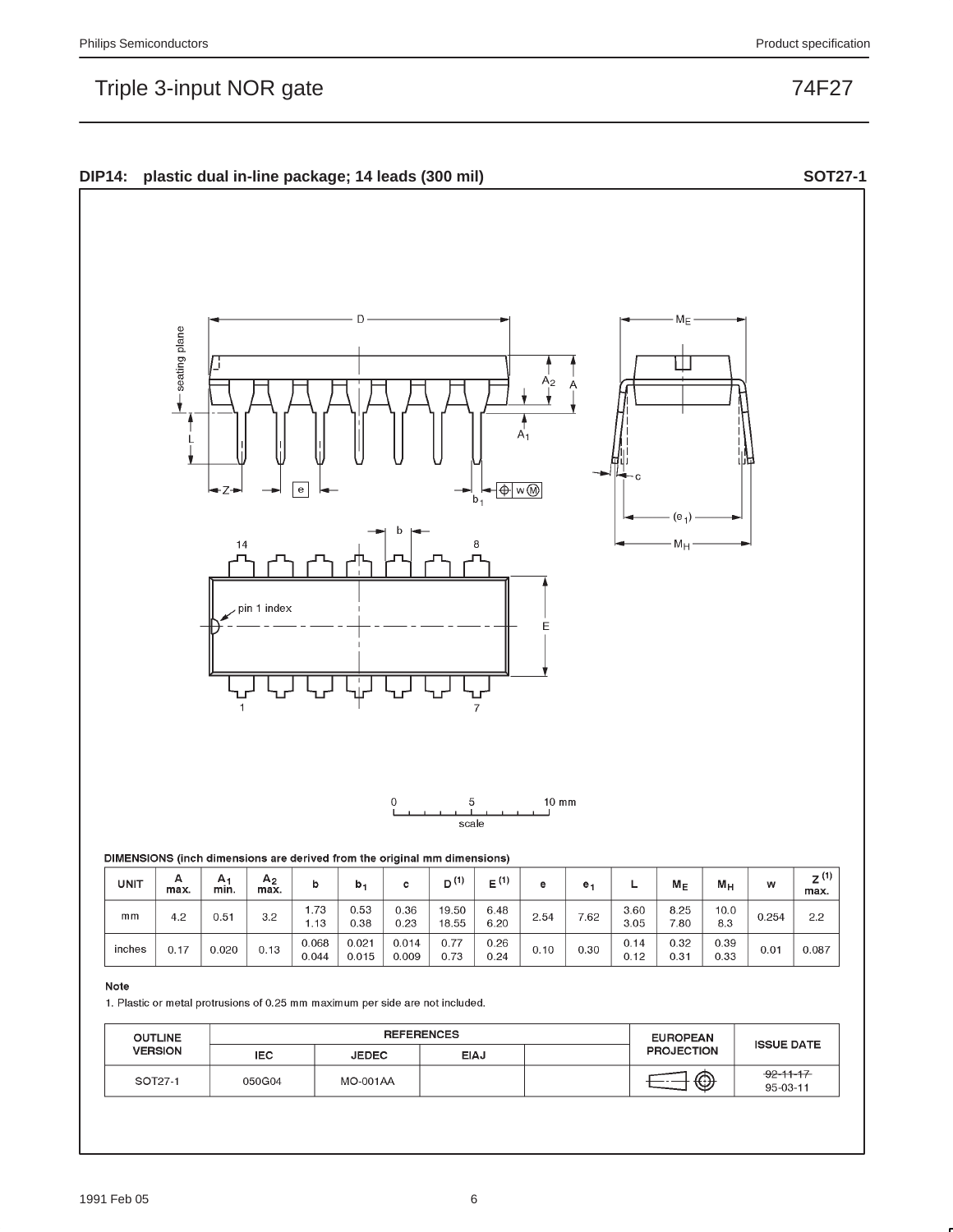